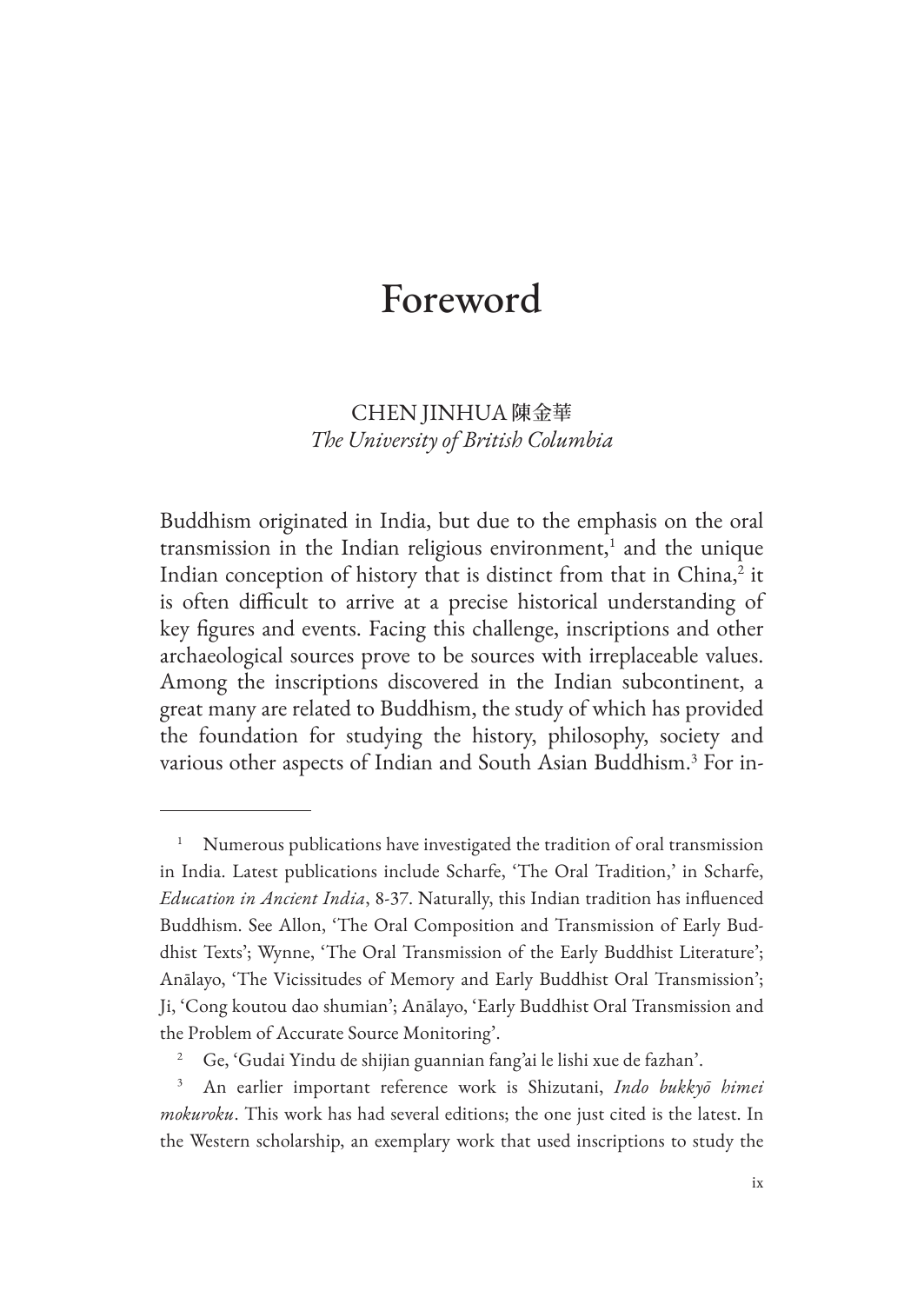stance, it is thanks to inscriptions that scholars came to determine the year of consecration of the king Aśoka (r. 268-232) which, in turn, became the basis to estimate the century that Buddha Śakyāmuni lived in.

Situation ameliorates when it comes to the study of the Chinese history because, by and large, Chinese culture values written records and, unlike India, used to have a 'culture of court historians'.<sup>4</sup> Ever since the Qin Dynasty (221-206 B.C.E), there have been historical records recounting a great number of historical figures and events in minute details.<sup>5</sup> But even then, inscriptions still play a fundamental role in various fields in Buddhist Studies; and Buddhist inscriptions have been amply studied by scholars from various countries with numerous important outcomes already published.6 Deserving our special attentions are the research teams and databases established in several reputed academic institutions, such as the project Buddhis-

history of Indian Buddhism is Schopen, *Bones, Stones, and Buddhist Monks*. But note that several arguments in this book have been strongly challenged by the more recent research. Another work that studies the early Indian Buddhist history by systematically examining inscriptions is Hazra, *Buddhism and Buddhist Literature in Early Indian Epigraphy*. For an overview of Indian epigraphy, see Salomon, 'Buddhism', in his *Indian Epigraphy*, 241-242. Just as Saloman said in the introduction, his work relied on previous works, notably including an earlier masterpiece——Sircar, *Indian Epigraphy* and his *Indian Epigraphical Glossary*.

<sup>4</sup> Chen, *Zhongguo shiguan wenhua yu Shiji*.

<sup>5</sup> Some fairly recent and frequently used compilations of Buddhist inscriptions include Zhang, *Gansu Fojiao shike zaoxiang*; *Fojiao taben yandu xiaozu*, *Zhongyang yanjiuyuan lishi yuyan yanjiusuo cang Beiwei jinian Fojiao shike taben mulu*; Long, *Bashu Fojiao beiwen jicheng*; Yan, *Beichao Fojiao shike tapian baipin*; Wang, *Henan Fojiao shike zaoxiang*; Pan, *Shanghai Fojiao beike ziliao ji*; Zheng, *Fujian zongjiao beiming huibian*; Zhao, *Wutai shan beiwen*; Li, *Luoyang Fojiao beike jicui*.

<sup>6</sup> Such as Kegasawa, Chūg*oku Bukkyō sekkyō no kenkyū*; and Kegasawa, *Shinpen Tōdai boshi shozai sōgō mokuroku*; Kuramoto, *Hokuchō Bukkyō zōzōmei kenkyū*.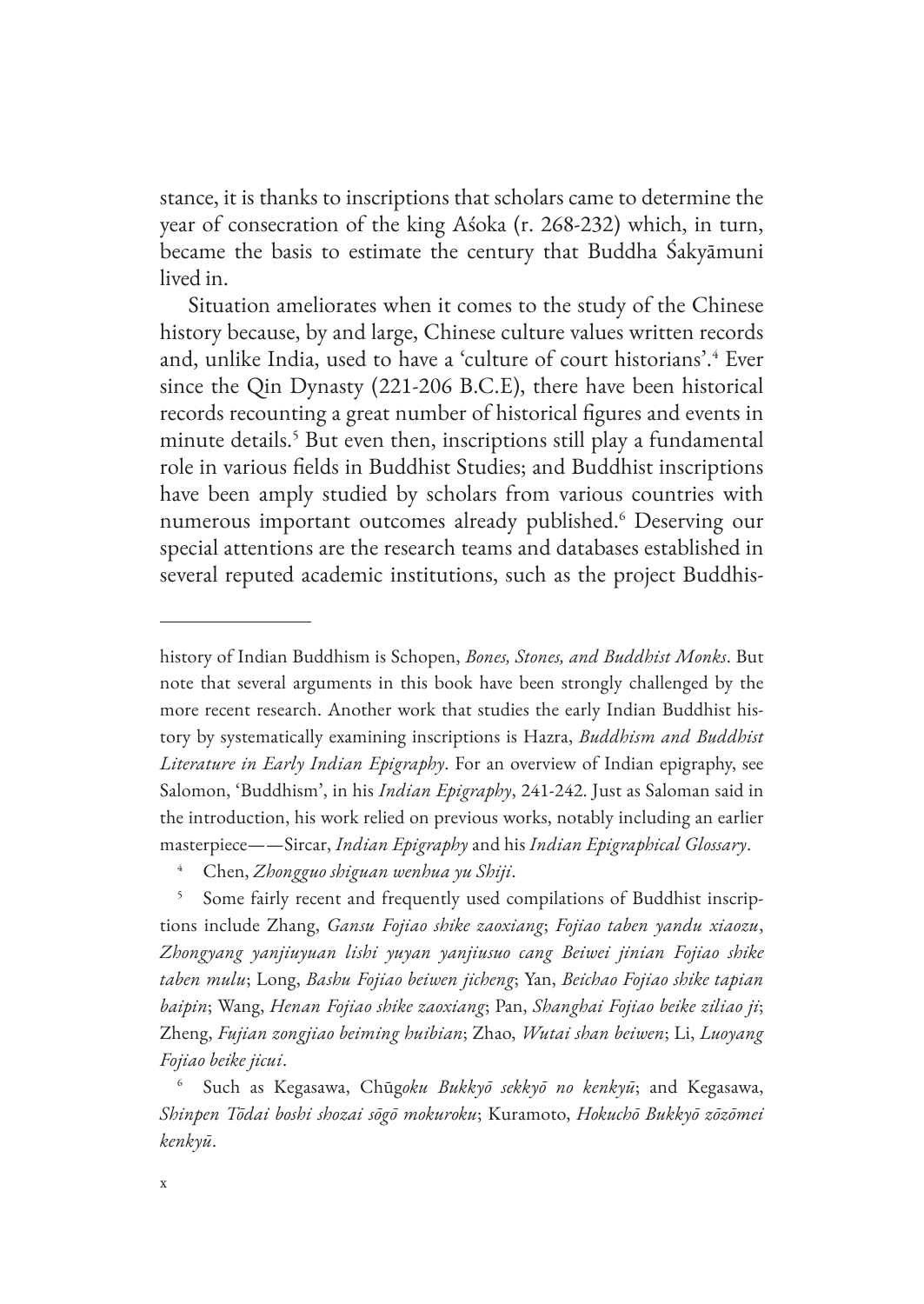tische Steininschriften in Nordchina (Buddhist Stone Inscriptions in North China) led by Lothar Ledderose in the Heidelberger Akademie der Wissenschaften (Heidelberg Academy of Sciences and Humanities). Since its foundation, the project has made remarkable contributions, including its monographs published in six volumes.<sup>7</sup> It also has an online database with open access, where scholars could access the transcription,<sup>8</sup> the English translation and other data of the inscriptions found in more than 20 locations in Shandong Province, such as Mount Yi 嶧山 or Mount Jian 尖山, as well as those in various locations in Sichuan Province, such as the Wofo Monastery 臥佛院 in Anyue 安岳. Similarly, Academia Sinica in Taiwan created a database of Buddhist rubbings, based on the rubbing collection in the Fu Ssu-nian Library in Academia Sinica.<sup>9</sup> It comprises mostly the inscriptions in northern dynasties and the Sichuan area from the fifth century to the Republic of China (1912-1949). Inscriptions contain various types of prayers among other data. By studying the demography and the social organization related to these inscriptions, we could glean important information about the social religious history of the medieval period.10 Likewise, the Dunhuang inscriptions are also precious sources. By collecting and studying

<sup>7</sup> Wang and Ledderose, eds., *Zhongguo Fojiao shijing: Shandong Sheng diyi juan*; Wang and Wenzel, eds., *Zhongguo Fojiao shijing: Shandong Sheng dier juan*; Wang and Tsai, eds., *Zhongguo Fojiao shijing: Shandong Sheng disan juan*; Ledderose and Sun, eds., *Zhongguo Fojiao shijing: Sichuan Sheng diyi juan*; Tsai and Sun, eds., *Zhongguo Fojiao shijing: Sichuan Sheng di er juan*; Wenzel and Sun, eds., *Zhongguo Fojiao shijing: Sichuan Sheng disan juan*.

<sup>8</sup> Website (accessed on December 12, 2020): https://www.stonesutras.org/ exist/apps/stonesutras/start.html.

<sup>9</sup> Website (accessed on December 12, 2020): http://rub.ihp.sinica.edu. tw/~buddhism/.

<sup>10</sup> Some exemplary works include Liu, 'Wu zhi liu shiji Huabei xiangcun de Fojiao Xinyang'; and Liu,'Cong zaoxiang bei kan Nanbei chao Fojiao de jige mianxiang: Shixiang, yiyi he Zhongguo zhuanshu jingdian'; Hou, *Wu liu shiji beifang mingzhong Fojiao xinyang*.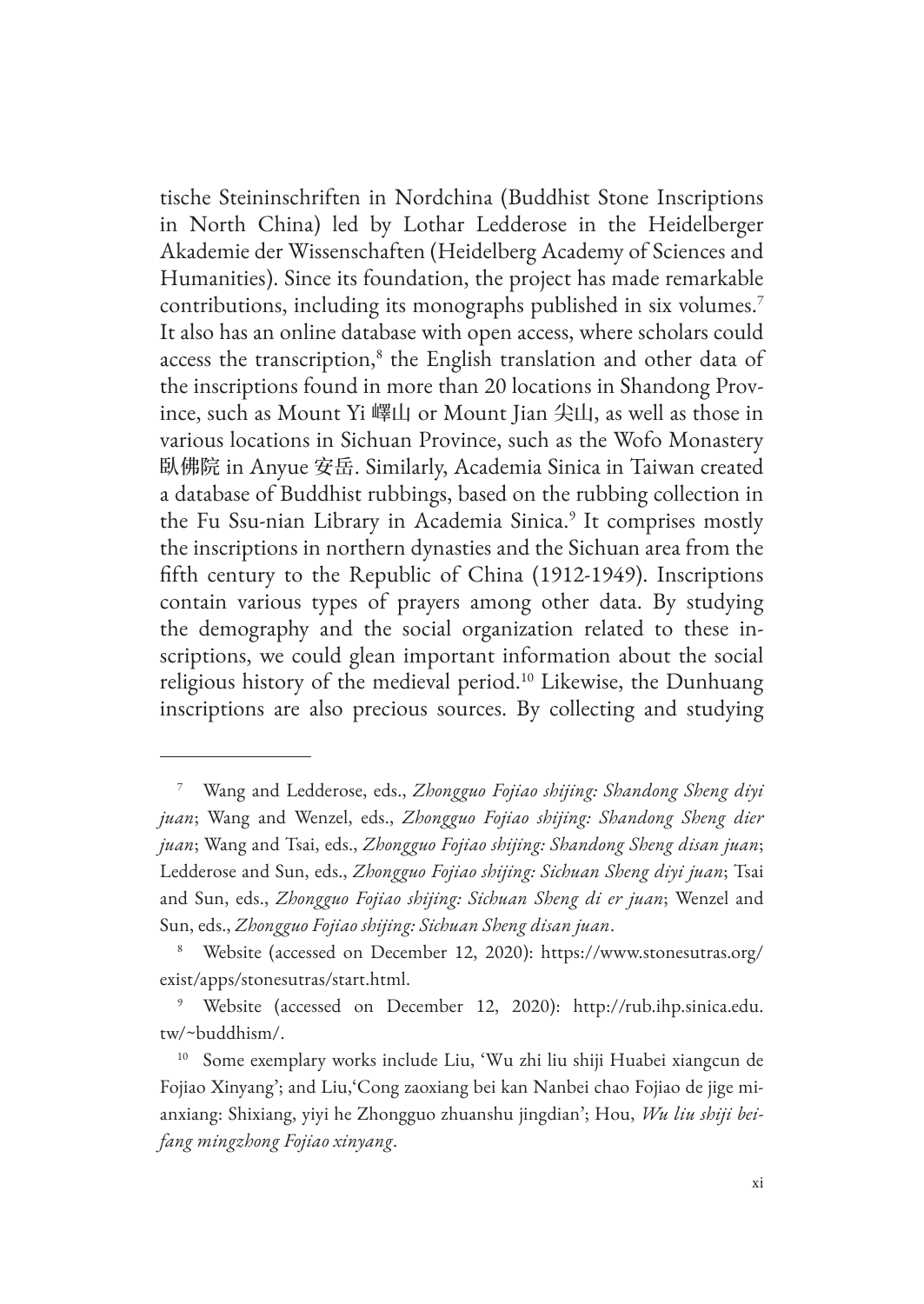them in a systematic fashion, we may procure a similar benefit for our research.<sup>11</sup>

Comparing to the systematized Buddhist documents that are conducive to transmission, Buddhist inscriptions present information that is sporadic and unsystematic. But it is precisely because such information has not been edited nor copied in numerous rounds that Buddhist inscriptions may retain important raw data that could enable us to glimpse the disorderly and yet rich and authentic religious social life of the past. In addition, Buddhist texts were often written by middle or upper-class elites or by literati, whereas the inscriptions bore a closer rapport with the middle or lower class. In certain sense, we could consider inscriptions as representing a marginal culture that contrasts the dominant culture of elites, for they reflect the everyday life lived by the populace. For this reason, we could hardly overemphasize the importance of inscriptions as historical sources.

Motivated by the considerations above, we hosted, from August 20th to 21st, 2019, a conference titled 'Manufacturing, Preservation and Interpretation of Buddhist Metal and Stone Epitaphs in Central and East Asia' in St Anne's College at the University of Oxford, in our efforts to promote the academic research of Buddhist inscriptions. This conference was hosted by the Glorisun Global Network of Buddhist Studies (www.glorisunglobalnetwork.org) and co-hosted by the Buddhist Classics and Arts Research Centre at the Peking University, the From the Ground Up project (www.frogbear.org) at the University of British Columbia and the Longmen Grotto Research Institute. In this conference, twenty-two scholars from Europe, North America and East Asia engaged in fruitful exchanges in such disciplines as archaeology, history and sociology.

The introduction above foretells the contents of this anthology. The anthology comprises essays that interpret the stone inscriptions in terms of their codicology and historical contexts, as a means to

<sup>11</sup> Zheng, *Dunhuang beiming zan jishi*; and Zheng, *Dunhuang beiming zan jishi (zengding dingben)*.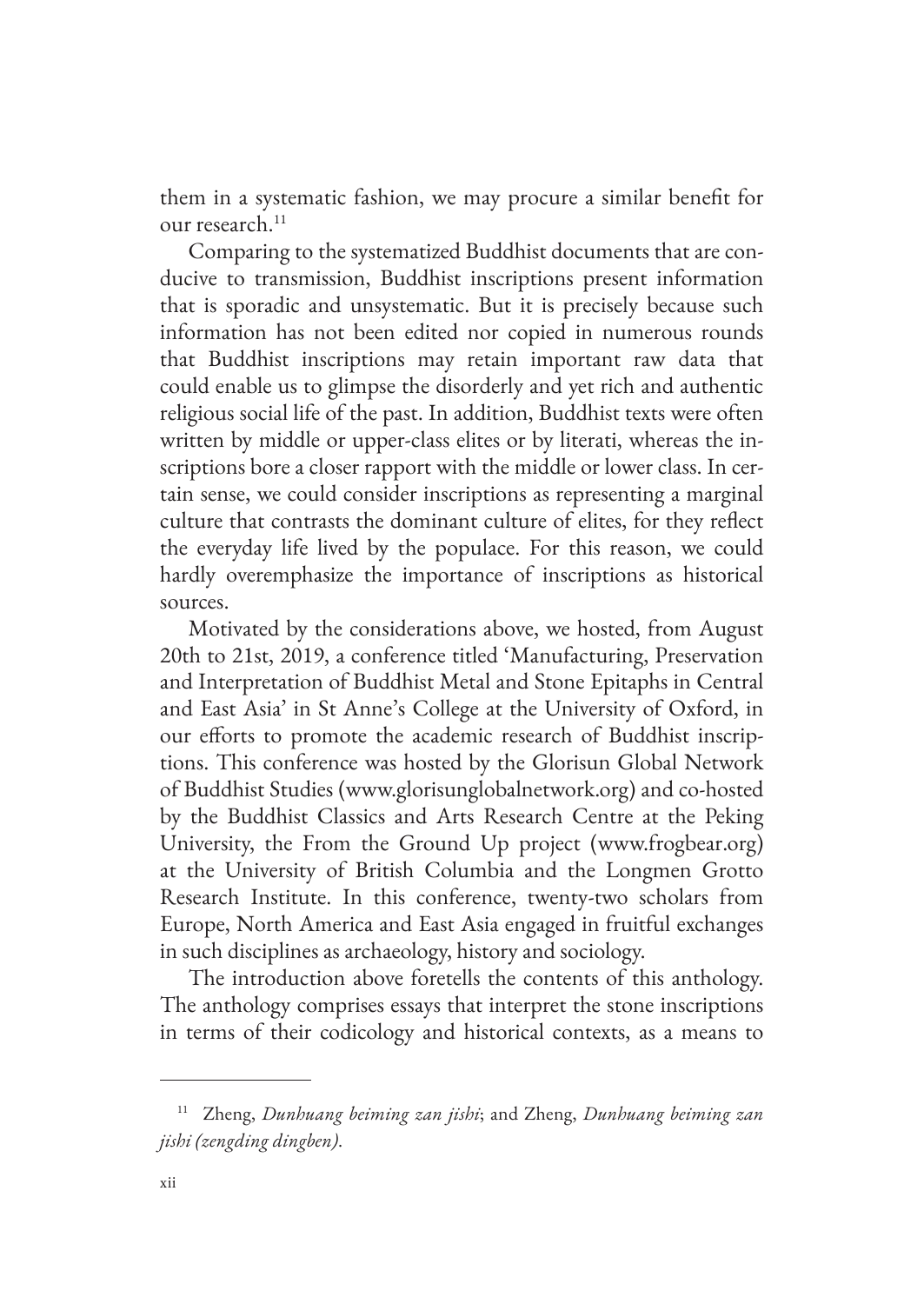investigate, both widely and deeply, the Buddhist elements that have permeated the cultures in East Asia and even the South East Asian cultures that have come under the East Asian influence. The importance of Buddhist inscriptions as historical sources lies precisely in their numerous diverging features in regard to Buddhist documents: the background of fabrication, the audience, the particularities in ways that they are preserved, transmitted and discovered. They could thus provide valuable and necessary supplements and revisions to the information preserved in Buddhist documents; and a precious alternative perspective to studying Buddhist philosophy and practice, the history of various Buddhist lineages, the relationship between the secular and the sacred, and the interaction between politics and religions, etc.

## **Bibliography**

- Allon, Mark. 'The Oral Composition and Transmission of Early Buddhist Texts.' In *Indian Insights: Buddhism, Brahmanism and Bhakti (Papers from the Annual Spalding Symposium on Indian Religions)*, edited by Peter Connolly and Sue Hamilton, pp. 39- 61. London: Luzac Oriental, 1997.
- Anālayo Bhikkhu. 'Early Buddhist Oral Transmission and the Problem of Accurate Source Monitoring'. *Mindfulness* 11 (2020): 2715–2724.
- Anālayo, Bhikkhu. 'The Vicissitudes of Memory and Early Buddhist Oral Transmission'. *Canadian Journal of Buddhist Studies* 5 (2009): 5-19.
- Chen Tongsheng 陳桐生. *Zhongguo shiguan wenhua yu shiji* 中國 史官文化與史記 [Chinese Culture of Court Historians and Records of Grand Historian]. Hong Kong: Wenjing chubanshe 文津出版社, 1993.
- Fojiao taben yandu xiaozu 佛教拓片研讀小組 (Buddhist Rubbing Research Team). *Zhongyang yanjiuyuan lishi yuyan yanjiusuo cang Beiwei jinian Fojiao shike taben mulu* 中央研究院歷史語言 研究所藏北魏紀年佛教石刻拓本目錄 [Catalogue of Rubbings of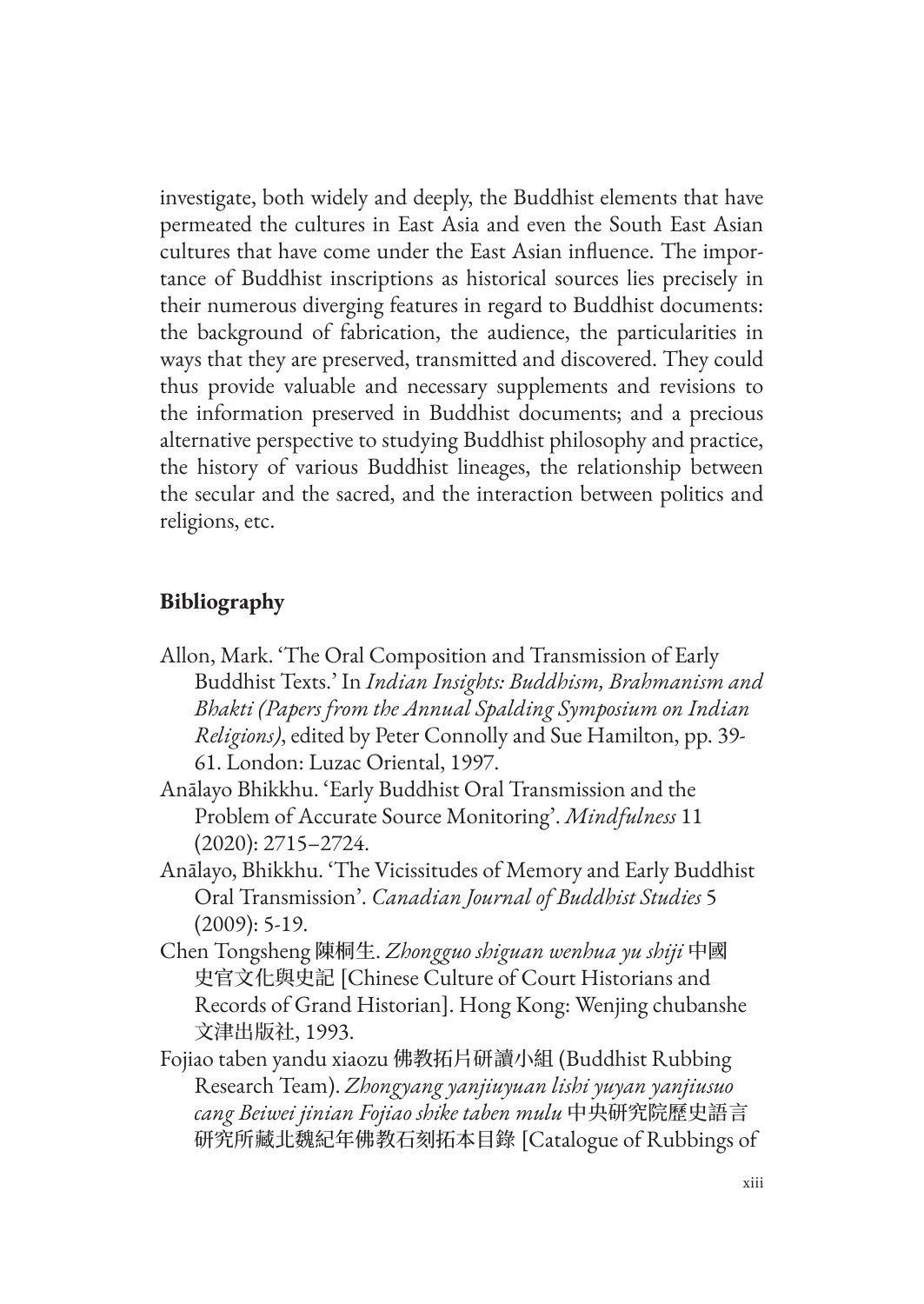Buddhist Inscriptions of Northern Wei Preserved in Academia Sinica]. Taibei: Academia Sinica, 2002.

- Ge Weijun 葛維鈞. 'Gudai Yindu de shijian guannian fang'ai le lishi xue de fazhan' 古代印度的時間觀念妨礙了歷史學的發 展 [Ancient Indian Conception of Time as Obstacle to the Development of the Discipline of History]. *Xiyu yanjiu* 西域研 究 [Study of Western Regions] 2 (1992): 78-83.
- Hazra, Kanai Lal. *Buddhism and Buddhist Literature in Early Indian Epigraphy*. New Delhi: Munshiram Manoharlal Publishers, 2002.
- Hou Xudong 侯旭東. *Wu liu shiji beifang mingzhong Fojiao xinyang: Yi zaoxiang ji wei zhongxin de kaocha* 五、六世紀北方民 眾佛教信仰: 以造像記為中心的考察 [Popular Buddhist Faith in Northern China in the Fifth and Sixth Century with the Focus on the Epigraphs for Buddhist Statues]. Beijing: Zhongguo shehui kexue chubanshe 中國社會科學出版社, 2015 (first edition 1998).
- Ji Yun 紀贇. 'Cong koutou dao shumian: Fojiao wenxian chuanbo fangshi de gaibian ji Dasheng Fojiao de xingqi' 從口頭到書面 -佛教文獻傳播方式的改變及大乘佛教的興起 [From Oral to Written: The Change in the Method of Transmission of Buddhist Texts and its Relationship with the Rise of Mahāyāna Buddhism], ed. Foguang shan wenjiao jijinhui 佛光山文教基金 會, 1-93. Gaoxiong: Foguang shan wenjiao jijinhui 佛光山文教基 金會, 2011.
- Kegasawa Yasunori 氣賀澤保規. *Chūgoku Bukkyō sekkyō no kenkyū: Bōzan Ungoji sekkyō o chūshin ni* 中国仏教石経の研究―房 山雲居寺石経を中心に― [Study of Chinese Buddhist Stone Inscriptions: Focus on the Stone Inscriptions in Yunju Monastery at Fangshan]. Kyōto: Kyōto Daigaku gakujutsu shuppankai 京都大学学術出版会, 1996.
	- ———.*Shinpen Tōdai boshi shozai sōgō mokuroku* 新編唐代墓誌所在 総合目録 [New Catalogue of the recordings of the Epitaphs of the Tang Dynasty]. Tokyo: Meiji Daigaku Higashiajia sekkoku bunbutsu kenkyūjo 明治大学東アジア石刻文物研究所 and Kyūko shoin 汲古書院, 2017.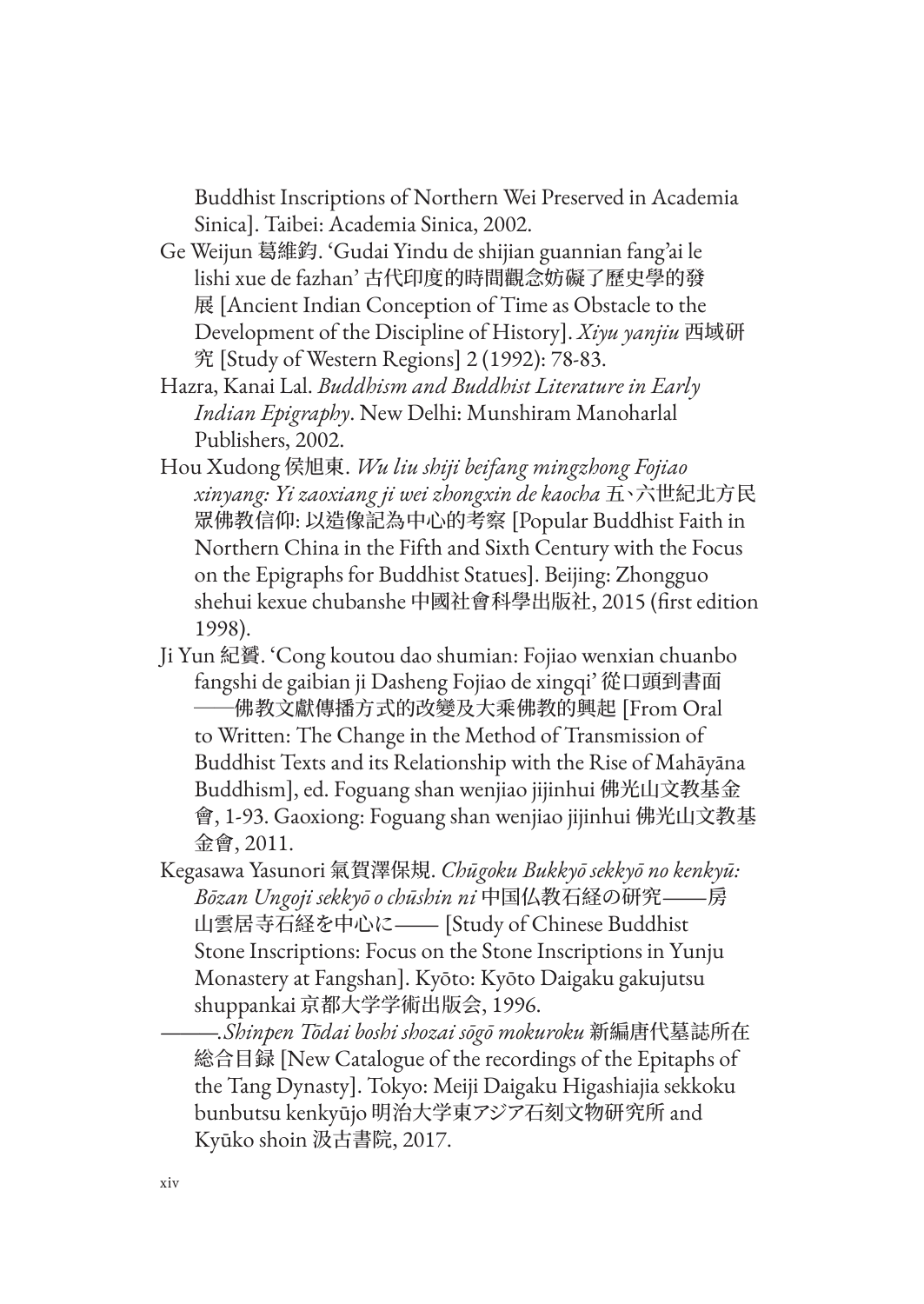- Kuramoto Shōtoku 倉本尚德. *Hokuchō Bukkyō zōzōmei kenkyū* 北朝 仏教造像銘研究 [Studies of inscriptions on Northern Dynasties Buddhist sculpture]. Kyōto: Hōzōkan 法藏館, 2016.
- Ledderose, Lothar 雷德侯, and Sun Hua 孫華, eds. *Zhongguo Fojiao shijing: Sichuan Sheng diyi juan* 中國佛教石經•四川省第一卷 [Buddhist Stone Sūtras in China: Sichuan Province (Volume 1)]. Wiesbaden and Hangzhou: Harrassowitz Verlag and Zhongguo meishu xueyuan chubanshe 中國美術學院出版, 2014.
- Li Suisen 李隨森. *Luoyang Fojiao beike jicui* 洛陽佛教碑刻集萃 [Selection of Buddhist Inscriptions in Luoyang]. Zhengzhou: Zhongzhou guji chubanshe 中州古籍出版社, 2020.
- Liu Shufen 劉淑芬. 'Cong zaoxiang bei kan Nanbei chao Fojiao de jige mianxiang: Shixiang, yiyi he Zhongguo zhuanshu jingdian' 從造像碑看南北朝佛教的幾個面向——石像、義邑和中國撰述經 典 [Several Features of Northern and Southern Dynasties Seen Through the Epigraphs for Buddhist Statues: Stone Statues, the *Yiyi* Community and Apocrypha]. In *Zhongguo shi xinlun: Zongjiao shi fence* 中國史新論·宗教史分冊 [New Chinese History: History of Religions], edited by Liu Fushi 林富士, 217- 258. Taibei: Lianjing chuban gongsi 聯經出版公司, 2010.
- Liu Shufen 劉淑芬. 'Wu zhi liu shiji Huabei xiangcun de Fojiao Xinyang' 五至六世紀華北鄉村的佛教信仰 [Buddhist Faith in the Villages in North China from the Fifth to Sixth Century]. *Zhongyang yanjiuyuan lishi yuyan yanjiusuo jikan* 中央研究院 歷史語言研究所集刊 [Journal of Academia Sinica] 63.2 (1993): 497-544.
- Long Xianzhao 龍顯昭. *Bashu Fojiao beiwen jicheng* 巴蜀佛教碑文集 成 [Compilation of Buddhist Inscriptions in Sichuan]. Chengdu: Bashu shushe 巴蜀書社, 2004.
- Pan Mingquan 潘明權. *Shanghai Fojiao beike ziliao ji* 上海佛教 碑刻資料集 [Collection of Buddhist Epigraphical Sources in Shanghai]. Shanghai: Fudan Daxue chubanshe 復旦大學出版社, 2014.
- Salomon, Richard G. *Indian Epigraphy: A Guide to the Study of Inscriptions in the Indo-Aryan Languages*. New York: Oxford University Press, 1998.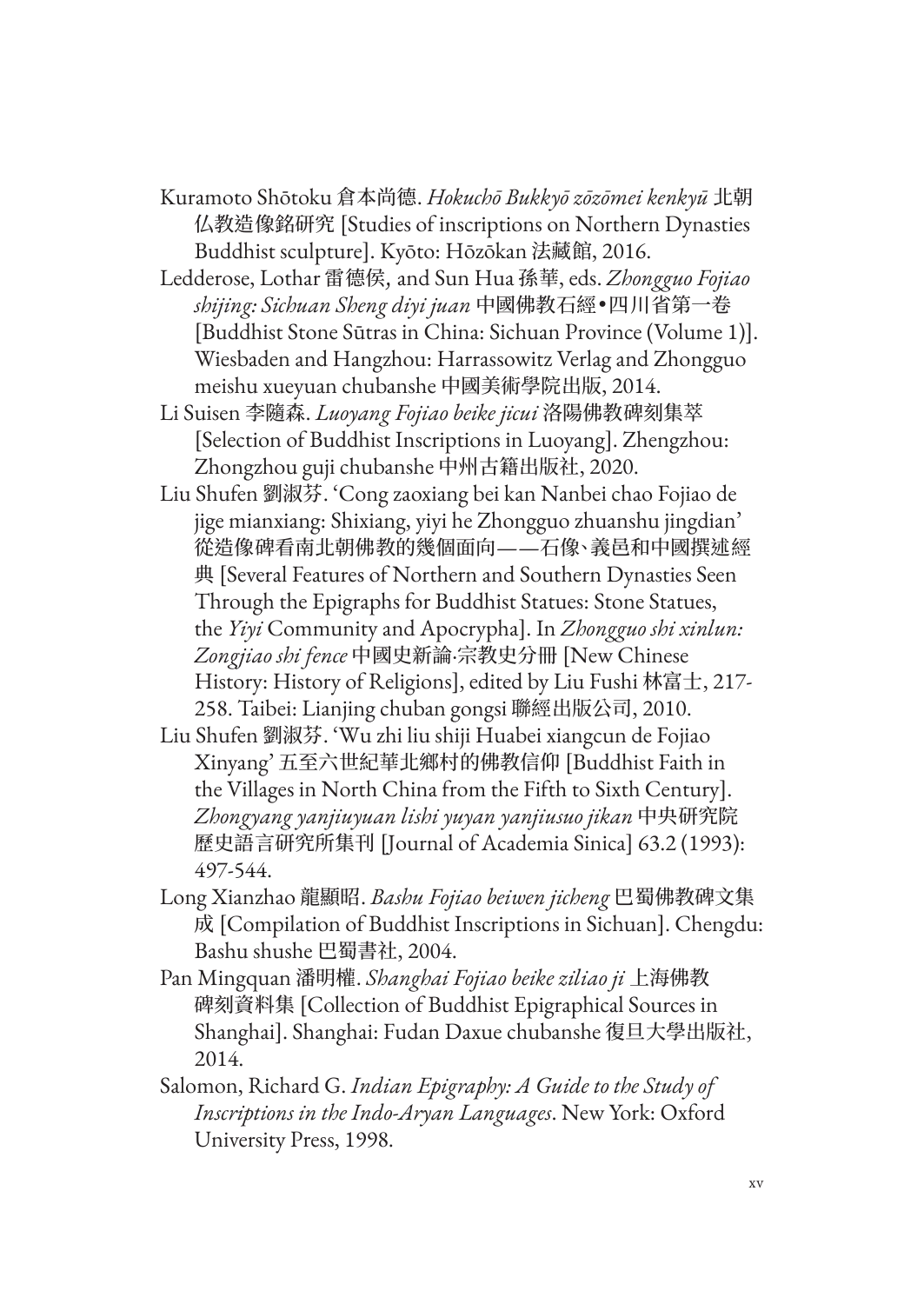Scharfe, Hartmut. *Education in Ancient India*. Leiden: Brill, 2002.

Schopen, Gregory. *Bones, Stones, and Buddhist Monks: Collected Papers on the Archaeology, Epigraphy, and Texts of Monastic Buddhism in India*. Honolulu: University of Hawai'i Press, 1997.

- Shizutani Masao 静谷正雄. *Indo bukkyō himei mokuroku*インド仏教 碑銘目録 [Catalogue of Indian Buddhist Inscriptions]. Kyoto: Heiraku tera shoten 平楽寺書店, 1979.
- Sircar, Dineschandra. *Indian Epigraphical Glossary*. New Delhi: Motilal Banarsidass, 1966.
- Sircar, Dineschandra. *Indian Epigraphy*. New Delhi: Motilal Banarsidass, 1965.
- Tsai Suey-Ling 蔡穗玲 and Sun Hua 孫華, eds. *Zhongguo Fojiao shijing: Sichuan Sheng di er juan* 中國佛教石經•四川省第二卷 [Buddhist Stone Sūtras in China: Sichuan Province (Volume 2)]. Wiesbaden and Hangzhou: Harrassowitz Verlag and Zhongguo meishu xueyuan chubanshe 中國美術學院出版社, 2014.
- Wang Jingquan 王景荃. *Henan Fojiao shike zaoxiang* 河南佛教石刻造 像 [Buddhist Stone Inscriptions and Statues in Henan]. Beijing: Daxiang chubanshe 大象出版社, 2009.
- Wang Yongbo 王永波 and Claudia Wenzel 温狄婭, eds. *Zhongguo Fojiao shijing: Shandong Sheng dier juan* 中國佛教石經•山東省 第二卷 [Buddhist Stone Sutras in China: Shandong Province Volume 2]. Hangzhou and Weiesbaden: Zhongguo meishu xueyuan chubanshe 中國美術學院出版社 and Harrassowitz Verlag, 2015.
- Wang Yongbo 王永波 and Lothar Ledderose 雷德侯, eds. *Zhongguo Fojiao shijing: Shandong Sheng diyi juan* 中國佛教石經•山東省 第一卷 [Buddhist Stone Sūtras in China: Shandong Province (Volume 1)]. Hangzhou and Wiesbaden: Zhongguo meishu xueyuan chubanshe 中國美術學院出版社 and Harrassowitz Verlag, 2014.
- Wang Yongbo 王永波 and Tsai Suey-Ling 蔡穗玲, eds. *Zhongguo Fojiao shijing: Shandong Sheng disan juan* 中國佛教石經•山東 省第三卷 [Buddhist Stone Sūtras in China: Shandong Province (Volume 3)]. Hangzhou and Wiesbaden: Zhongguo meishu